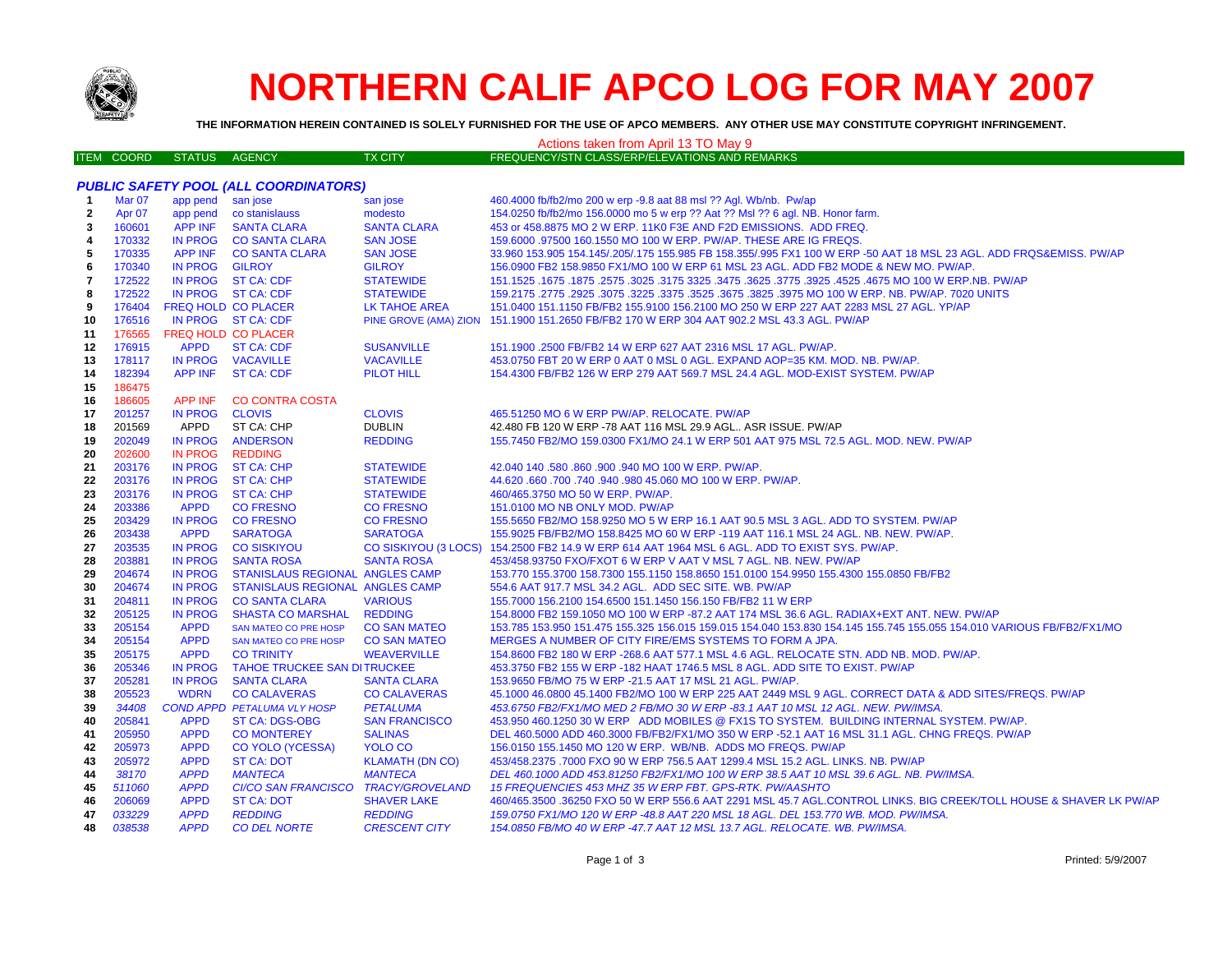## Actions taken from April 13 TO May 9

| <b>ITEM</b>                                          | <b>COORD</b>      | <b>STATUS</b>  | <b>AGENCY</b>                              | <b>TX CITY</b>               | FREQUENCY/STN CLASS/ERP/ELEVATIONS AND REMARKS                                                                                              |
|------------------------------------------------------|-------------------|----------------|--------------------------------------------|------------------------------|---------------------------------------------------------------------------------------------------------------------------------------------|
| 49                                                   | 500189            | <b>APPD</b>    | <b>CHOWCHILLA</b>                          | <b>CHOWCHILLA</b>            | 453/458.03750 MO 2 W ERP. NB. NEW. PW/AASHTO.                                                                                               |
| 50                                                   | 206184            | <b>WDRN</b>    | <b>CO DOUGLAS (NV)</b>                     | <b>MARKLEVILLE</b>           | 155.7150 FB2/MO ?? FX1/MO 11.4 W ERP 715 AAT 2732 MSL 14 AGL. NEW. PW/AP                                                                    |
| 51                                                   | 530011            | <b>APPD</b>    | <b>TAHOE MTN RESORTS</b>                   | <b>TRUCKEE</b>               | 453.000 FB2/MO 100 W ERP -161 AAT 1828 MSL 11 AGL. NB. IG/EWA                                                                               |
| 52                                                   | 037049            | <b>APPD</b>    | <b>CO MONTEREY</b>                         | <b>SALINAS</b>               | 154.3700 FB/MO 156.015 FX1                                                                                                                  |
| 53                                                   | 206217            | <b>APPD</b>    | <b>CO MERCED</b>                           | <b>CO MERCED</b>             | 154.8900 MO 2475.0 453/458.7000 MO 6W ERP (BOMB ROBOT). RESET CENTER OF AOP. PW/AP                                                          |
| 54                                                   | 206314            | <b>APPD</b>    | <b>TRUCKEE FPD</b>                         | <b>TRUCKEE</b>               | 154.3250 FB2 200 W ERP 82 AAT 2052 MSL 15 AGL. ADD SITE TO EXIST LIC. PW/AP                                                                 |
| 55                                                   | 206352            | <b>IN PROG</b> | <b>ST CA: CHP</b>                          | <b>BAY: TAM LOMA P+</b>      | 460.4500 FB/FB2 70 W ERP 794 AAT 1155.2 MSL 42.7 AGL. EXPANDS SYSTEM. NB. PW/AP                                                             |
| 56                                                   | 206369            | <b>IN PROG</b> | <b>ST CA: CHP</b>                          | BAY: DIABLO, VACA +          | 460.4500 FB/FB2 70 W ERP 849 AAT 1432.6 MSL 36.6 AGL. EXPANDS SYSTEM. NB. PW/AP                                                             |
| 57                                                   | 206379            | <b>APPD</b>    | <b>CO FRESNO</b>                           | <b>CO FRESNO</b>             | ADD NB: 154.6500 155.4150 155.5800 155.6550 453.4500 154.7550 MOD. ALL EXISTING. PW/AP                                                      |
| 58                                                   | 206394            | <b>IN PROG</b> | <b>CO YOLO (YCESSA)</b>                    |                              | YOLO CO (MULTI SITE) 154.8000 154.4450 155.5950 155.1450 FB/FB2 350 W ERP 14.6 AAT 119.7 MSL 30.5 AGL. NB/WB. NEW. PW/AP                    |
| 59                                                   | 500283            | <b>APPD</b>    | <b>LIVERMORE AREA P&amp;R</b>              | <b>LIVERMORE</b>             | 453/458.93750 MO 2 W ERP F1/F3. PW/AASHTO                                                                                                   |
| 60                                                   | 206484            | <b>IN PROG</b> | <b>CO CALAVERAS</b>                        | <b>CO CALAVERAS</b>          | 45.2800 45.4600 45.5800 155.6250 (2 W) MO 100 W ERP. ADDS FREQS TO EXIST SYS. PW/AP                                                         |
| 61                                                   | 206486            | <b>APPD</b>    | <b>CO CALAVERAS</b>                        | ARNOLD/SNANDREAS             | 45.4600 45.5800 45.1000 45.2000 45.2800 45.3200 FB/FB2 100 W ERP 571 AAT 2448.5 MSL 26 AGL. F2/F3. MOD. PW/AP                               |
| 62                                                   | 206494            | <b>APPD</b>    | <b>CONEVADA</b>                            | <b>DOBBINS/TRUCKEE</b>       | 460.0500 460.42500 FB/MO 120 W ERP 423.5 AAT 1769 MSL 19.7 AGL. F1D. PW/APLS                                                                |
| 63                                                   | 206495            | <b>APPD</b>    | <b>CONEVADA</b>                            | <b>GRASS VALLEY</b>          | 158.8200 FB 154.7400 MO 25 W ERP 21.2 AAT 800 MSL 9 AGL. JAIL. NB. PW/APLS                                                                  |
| 64                                                   | 500289            | <b>APPD</b>    | <b>CO CALAVERAS</b>                        | <b>FOWLER PK</b>             | 453.8000 FB2/FX1/MO 26 W ERP 544.3 AAT 868 MSL 75 AGL. WB. RESTORE LIC. PW/AASHTO                                                           |
| 65                                                   | 206528            | <b>APPD</b>    | <b>ST CA: CHP</b>                          |                              | WILLOW CREEK (HUM) 42.4400 DEL 42.5400 FB 120 W ERP 819 AAT 1509 MSL 30.5 AGL. MOD. PW/AP                                                   |
| 66                                                   | 206585            | <b>IN PROG</b> | <b>CO MODOC</b>                            |                              | CO MODOC (multi sites) 153.9200 153.8600 FB2/MO 400 W ERP 158.8350 159.0900 155.1450 156.1800 156.0300 MO 460.2000 465.2000 MO 25 W. & more |
| 67                                                   | 206589            | <b>IN PROG</b> | <b>CO MODOC</b>                            | CO MODOC (multi sites)       | 153.9200 153.8600 460.5250 (300 W) FB2/MO 19 W ERP 158.8350 159.0900 465.5250 FX1 155.6400 FB 453.06250 .98750 5 W FXO/NB                   |
| 68                                                   | 206605            | <b>APPD</b>    | <b>CO MODOC</b>                            | CO MODOC (multi sites)       | 153.9200 153.8600 FB2/MO 155.6400 FB/MO 17 W ERP 158.8350 MO. NEW. NB. PW/AP                                                                |
| 69                                                   | 500294            | <b>IN PROG</b> | <b>CO ALPINE</b>                           | <b>MARKLEVILLE</b>           | 156.2250 159.0000 FB/MO 250 W ERP -195.1 AAT 1829 MSL 18 AGL. PW/AASHTO. FOR 15 UNITS!                                                      |
| 70                                                   | 206690            | <b>APPD</b>    | E BAY REGIONAL PARK SUNOL                  |                              | 44.7600 44.6400 44.9600 FB2 100 W ERP -108 AAT 137 MSL 8 AGL. ADDS SITE TO EXIST SYSTEM. PW/AP                                              |
| 71                                                   | 39310             | <b>APPD</b>    | CO SAN MATEO                               | <b>BRISBANE/FOST CI</b>      | 488.88750 FB2/MO 157 W ERP -30.7 AAT 61 MSL 21.6 AGL. PW/IMSA.                                                                              |
| 72                                                   | 39320             | <b>APPD</b>    | CO SAN MATEO                               | RDWOOD CI/FOST CI            | 488,53750 FB2/MO 157 W ERP@180 435 AAT 726 MSL 10 AGL. WB. PW/IMSA.                                                                         |
| 73                                                   | 39330             | <b>APPD</b>    | CO SAN MATEO                               | <b>BRISBANE/FOST CI</b>      | 488.86250 FB2/MO 157 W ERP@320 15.4 AAT 61 MSL 8.2 AGL. WB. PW/IMSA.                                                                        |
| 74                                                   | 39327             | <b>APPD</b>    | CO SAN MATEO                               | <b>BRISBANE/FOST CI</b>      | 488.71250 FB2/MO 157 W ERP @320 15.2 AAT 61 MSL 8.2 AGL. WB. PW/IMSA.                                                                       |
| 75                                                   | 206804            | IN PROG        | CO SAN JOAQUIN                             | SAN ANDREAS (BEAR)           | 460.1250 .3500 FB/FB2 100 W ERP 438.3 AAT 835 MSL 15 AGL. WB/NB. PW/APCO                                                                    |
| 76                                                   | 206806            | APPD           | CO SAN JOAQUIN                             | WESLEY (OSO)                 | 460.1250 .3500 FB/FB2 225 W ERP 552.2 AAT 945 MSL 15 AGL. WB/NB. PW/APCO                                                                    |
| 77                                                   | 206841            | IN PROG        | <b>BRENTWOOD</b>                           | <b>BRENTWOOD</b>             | 453/458.16250 FB2/FXO 10 W ERP V AAT V MSL 9.1 AGL. NB. SCADA SYSTEM. PW/AP                                                                 |
| 78                                                   | 206828            | IN PROG        | <b>BRENTWOOD</b>                           | <b>BRENTWOOD</b>             | 458.16250FXO 10 W ERP V AAT V MSL 9.1 AGL. NB. SCADA SYSTEM. PW/AP                                                                          |
| 79                                                   | 206842            | IN PROG        | <b>BRENTWOOD</b>                           | <b>BRENTWOOD</b>             | 458.16250FXO 10 W ERP V AAT V MSL 9.1 AGL. NB. SCADA SYSTEM. PW/AP                                                                          |
| 80                                                   | 206848            | APPD           | <b>CO MONTEREY</b>                         | POINT SUR                    | 159.0900 FB/FB2 144 W ERP (NO CHANGE) 106.4 AAT 370 MSL 24.3 AGL. CORRECT SITE DATA. ADD NB. PW/AP.                                         |
|                                                      | 470-512 MHz POOL  |                |                                            |                              |                                                                                                                                             |
| 81                                                   | mar <sub>07</sub> | app pend       | fairfield                                  | fairfield                    | ???.????? Fb/fb2/fx1/mo 200 w erp ??? Aat ??? Msl ?? Agl. Add a new PD chnl. Pw/ap                                                          |
| 82                                                   | mar <sub>07</sub> | app pend       | fairfield                                  | fairfield                    | ???.????? Fb/fb2/fx1/mo 200 w erp ??? Aat ??? Msl ?? Agl. Add a new FD chnl. Pw/ap                                                          |
| 83                                                   | mar <sub>07</sub> | app pend       | fairfield                                  | fairfield                    | ???.????? Fb/fb2/fx1/mo 200 w erp ??? Aat ??? MsI ?? Agl. Consolidate existing. Pw/ap                                                       |
| 84                                                   | 202214            | <b>IN PROG</b> | <b>CO MARIN</b>                            | <b>BODEGA</b>                | 483.9500 .3750 484.8750 490.8000 488.9750 489.3250 .7000 490.1000 .7250                                                                     |
| 85                                                   |                   |                | <b>CONTINUES</b>                           |                              | FB/FB2 200 W ERP 39 AAT 218 MSL 30 AGL. ADD TO EXIST. YP/AP.                                                                                |
| 86                                                   | 202278            | <b>IN PROG</b> | <b>CO MARIN</b>                            | <b>CO MARIN &amp; SONOMA</b> | 483.6525 .1750 485.6250 484.2000 489.8500 FB2/MO 200 W ERP 566 AAT 745 MSL 60.7 AGL. NEW. PW/AP                                             |
| 87                                                   | 201279            | <b>IN PROG</b> | <b>CO CONTRA COSTA</b>                     | <b>ORINDA</b>                | 482.7250 489.2500 490.0500 FB8/MO 33 W ERP 487 AAT 583 MSL 43 AGL. PW/AP                                                                    |
| 88                                                   | 201289            | <b>IN PROG</b> | <b>CO CONTRA COSTA</b>                     | <b>MARTINEZ</b>              | 482.5750 483.0000 483.4000 483.7750 FB8/MO8 137 W ERP 239 AAT 273 MSL 36.6 AGL. PW/AP. NEW.                                                 |
| 89                                                   | 202293            | <b>IN PROG</b> | <b>CO MARIN</b>                            |                              |                                                                                                                                             |
| 90                                                   | 35350             | <b>APPD</b>    | <b>HAYWARD</b>                             | <b>HAYWARD</b>               | 482.63750 .66250 FB2 164 W ERP 94.3 AAT 369 MSL 15 AGL. ADD SITE TO SYSTEM. PW/IMSA                                                         |
| 91                                                   | 101029            | <b>APPD</b>    | <b>MOBILE RELAY ASSOC GLEN ELLEN (SON)</b> |                              | 483.73750 FB6/MO 500 W ERP 505 AAT 695 MSL 28 AGL. ADD FREQ IG/EWA                                                                          |
| 92                                                   | 131101            | <b>APPD</b>    | <b>MOBILE RELAY ASSOC LIVERMORE</b>        |                              | 483.36250 FB6/MO 200 W ERP 126 AAT 335 MSL 39.6 AGL. ADD FREQ. MOD. NB. IG/EWA                                                              |
| 93                                                   | 134045            | <b>APPD</b>    | <b>MOBILE RELAY ASSOC LIVERMORE</b>        |                              | 483.56250 FB6/MO 400 W ERP 126 AAT 335 MSL 39.6 AGL. ADD FREQ MOD. WB/NB. IG/EWA.                                                           |
| 94                                                   | 154232            | <b>APPD</b>    | <b>MOBILE RELAY ASSOC FAIRFAX</b>          |                              | 483.78750 FB6/FX1T/MO6 1000 W ERP 612 AAT 762 MSL 15 AGL. NB. IG/EWA.                                                                       |
| 95                                                   | 680008            | <b>APPD</b>    | SPECTRUM WIRELESS SAN FRANCISCO            |                              | 484.28750 FB6/MO 500 W ERP 524 AAT 254 MSL 297.7 AGL. NEW. NB. IG/EWA                                                                       |
| 800 MHz PUBLIC SAFETY (GP, YP, GF, YF) & Commi Users |                   |                |                                            |                              |                                                                                                                                             |
|                                                      |                   |                | 96 dec 06 app pend uc: berkeley            | berkelev                     | 867,8750 868,2125 mo 5 w erp. Gp/ap. Add ht channels.                                                                                       |
|                                                      |                   |                |                                            |                              |                                                                                                                                             |

|  |                                     | 96 dec 06 app pend uc: berkeley | berkeley            | 867.8750 868.2125 mo 5 w erp. Gp/ap. Add ht channels.                                               |
|--|-------------------------------------|---------------------------------|---------------------|-----------------------------------------------------------------------------------------------------|
|  | <b>97</b> dec 06 app pend uc: davis |                                 | davis               | 868.8625 866.1750 mo 5 w erp. Gp/ap. Add ht channels.                                               |
|  |                                     |                                 | PINE GROVE (ZION)   | 856.7375 858.7625 FB/FB2/FX1/MO 184 W ERP 282.9 AAT 902 MSL 43.3 AGL. ADD 2N CHNL MINOR MODS. GP/AP |
|  | <b>99</b> 180044 APPINF CONAPA      |                                 | <b>BERRYESSA PK</b> | 857.43750 FB 280 W ERP 647.2 AAT 932 MSL 6.1 AGL. ADD TO EXIST. GP/AP. MOB DATA.                    |